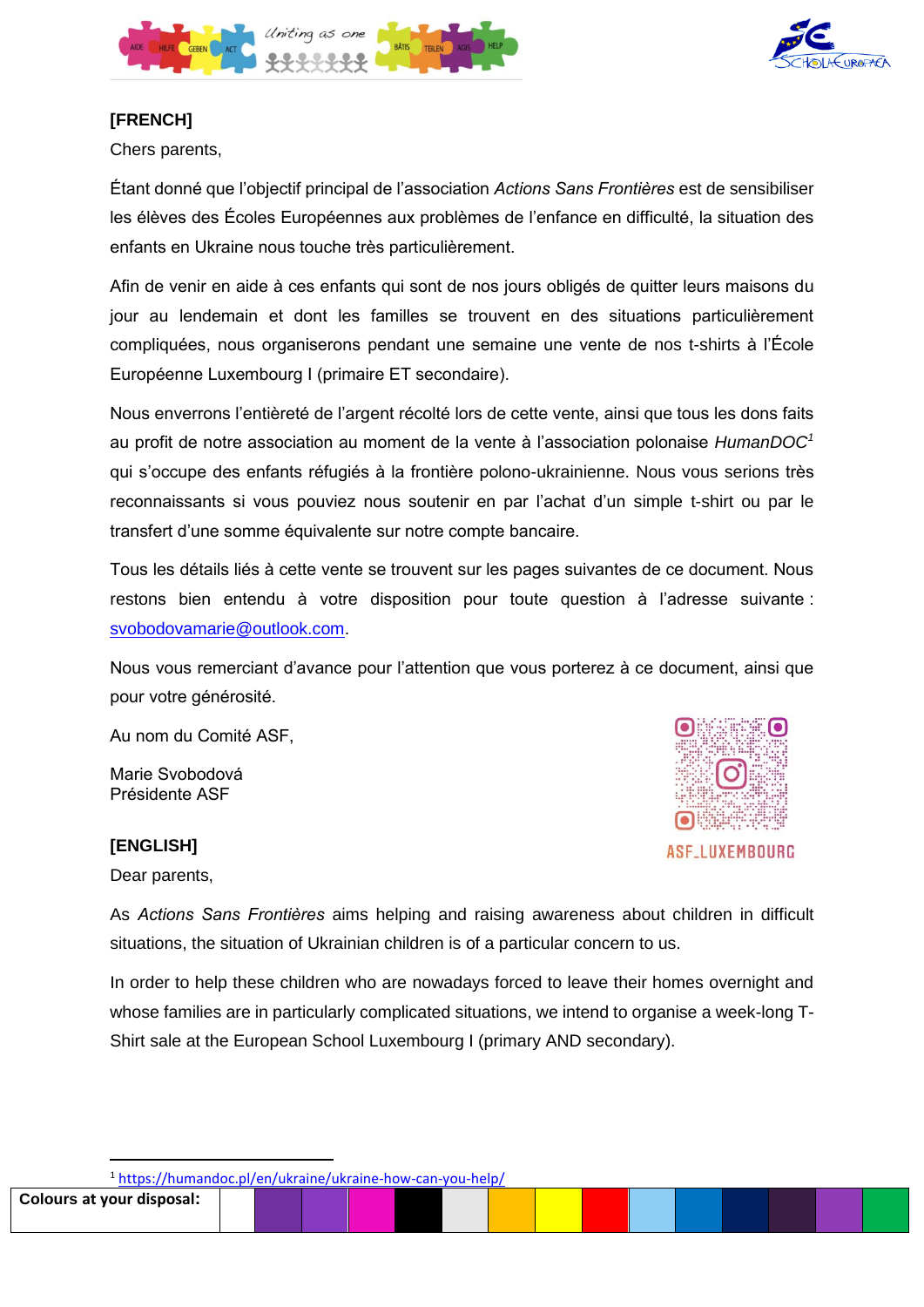

All the money raised from this sale, as well as all donations made to our association at the time of the sale will be sent to the Polish association *HumanDOC*<sup>2</sup> , that takes care of refugee children on the Polish-Ukrainian border. We would be very grateful if you could support us by buying a simple T-Shirt or by transferring an equivalent amount of money to our bank account.

All the details related to this sale can be found on the following pages of this document. You can contact us for further information at the following address: [svobodovamarie@outlook.com.](mailto:svobodovamarie@outlook.com)

We thank you in advance for your attention and generosity.

On behalf of the ASF Committee,

Marie Svobodová President ASF



# **[DEUTSCH]**

Sehr geehrte Eltern,

da das Ziel der Organisation *Actions Sans Frontières* u.a. darin besteht, die Schüler\*innen der Europäischen Schulen für die Probleme von Kindern in Not zu sensibilisieren, fühlen wir uns von der Situation in der Ukraine besonders betroffen. Die Kinder sind dort heutzutage dazu gezwungen, augenblicklich ihre Häuser zu verlassen und ihre Familien befinden sich in besonders komplizierten Situationen.

Um diesen Kindern zu helfen, werden wir in der Europäischen Schule Luxemburg I einen wochenlangen Verkauf von ASF-T-Shirts organisieren. Das gesamte Geld, das wir bei diesem Verkauf einnehmen, sowie alle Spenden, die während des Verkaufs auf das Bankkonto der ASF überwiesen werden, werden wir an die polnische Organisation *HumanDOC<sup>3</sup>* senden. Die Organisation kümmert sich um Flüchtlingskinder an der polnisch-ukrainischen Grenze. Schon ein Kauf eines einfachen T-Shirts kann sie unterstützen.

Alle Details zu diesem Verkauf befinden sich auf den folgenden Seiten dieses Dokuments. Für weitere Fragen stehen wir gerne an der folgenden Adresse zur Verfügung: [svobodovamarie@outlook.com.](mailto:svobodovamarie@outlook.com)

Wir danken Ihnen im Voraus für Ihre Aufmerksamkeit und für Ihre Großzügigkeit.

Im Namen des ASF-Komitees,

Marie Svobodová Präsidentin ASF

**Colours at your disposal:**



<sup>2</sup> <https://humandoc.pl/en/ukraine/ukraine-how-can-you-help/>

<sup>3</sup> <https://humandoc.pl/en/ukraine/ukraine-how-can-you-help/>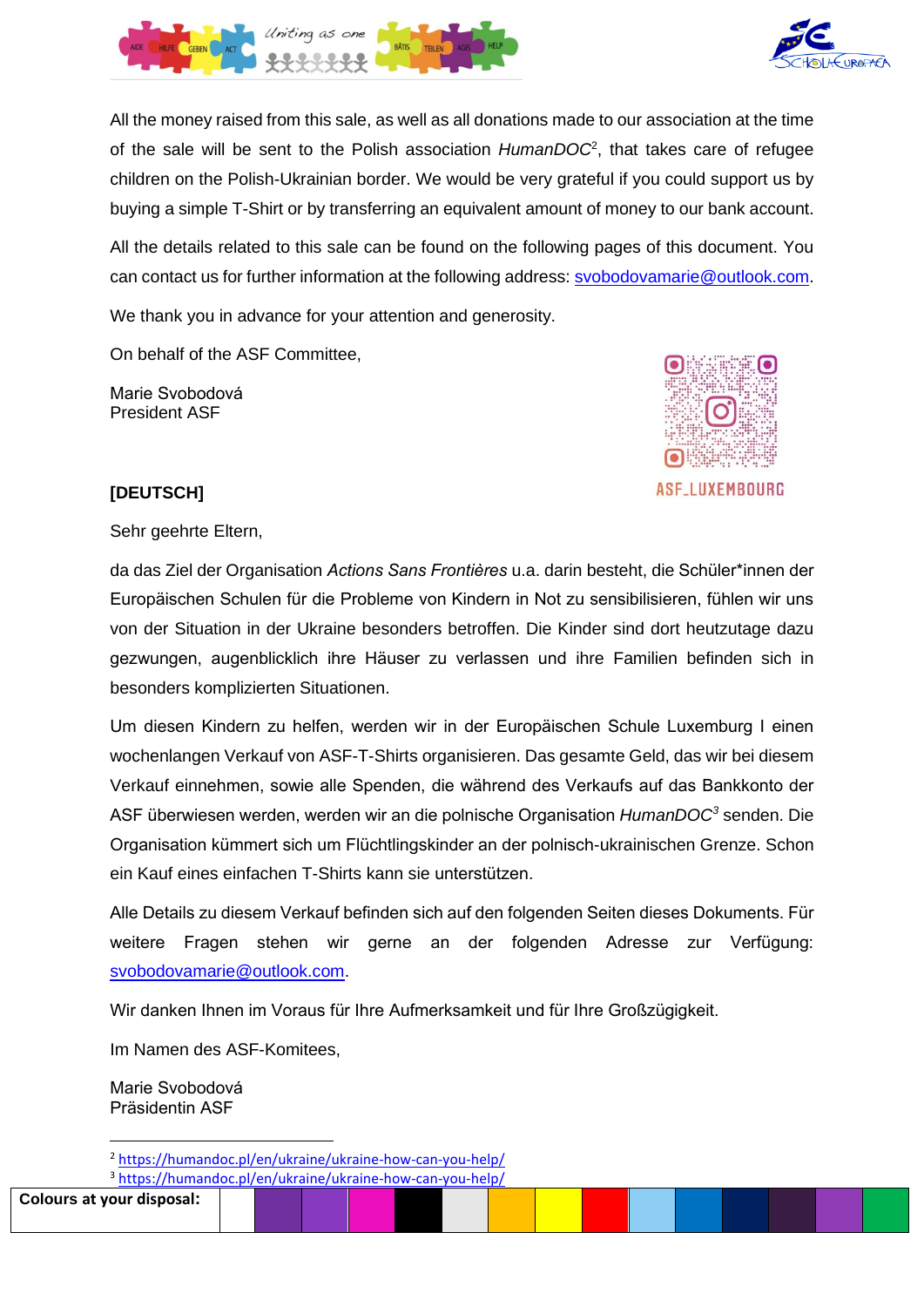



### **VENTE DES T-SHIRTS (Primaire)**

**Pour qui ?**  Les enfants de Maternelle et Primaire Lux2

**De quoi s'agit-il ?** T-Shirts avec le logo d'ASF

## **Combien ?**

12  $€ = T-S$ hirt pour enfants 15€ = T-Shirt pour adultes **Quelles couleurs ?** Voir la grille en bas de la page.

**Comment puis-je commander ?** Sur le lien suivant :

[https://forms.gle/RLy417m959](https://forms.gle/RLy417m959J8rW8L9) [J8rW8L9](https://forms.gle/RLy417m959J8rW8L9)

# **Comment puis-je payer ?**

Le paiement se fait par virement sur le compte d'ASF : **IBAN:** LU67 0019 2355

2329 5000 **BIC: BCEELULL** 

Lors du paiement, veuillez S.V.P. structurer la communication avec les informations suivantes :

- Le nombre de T-**Shirts**
- **NOM + Prénom de(s) (l')enfant(s)**
- **La classe de(s) (l')enfant(s)**
- **Le(s) nom(s) de(s) (l')enseignant(s)**

La communication sur le virement fera office de bon de commande.

## **Pour quand dois-je payer ?**

Pour le 8 avril 2022 au plus tard. Les T-Shirts seront distribuées aux enfants par les enseignants au cours de la semaine du 25 avril au 29 avril.

**Merci pour votre soutien!**

**Colours at your disposal:**

### **T-SHIRTS SALE (Primary)**

**For whom?**  Children from the Nursery and Primary Lux2

**What?**  T-Shirts with ASF logo.

**How much?**  €12 = children size €15 = adult size **Which colours?** See the colour table below.

**How can I order?** At the following link: [https://forms.gle/MnSrHjZqz](https://forms.gle/MnSrHjZqzmiujwko9) [miujwko9](https://forms.gle/MnSrHjZqzmiujwko9)

**How can I pay?** Please send the due amount by bank transfer to the bank account of ASF:

**IBAN:** LU67 0019 2355 2329 5000 **BIC:** BCEELULL

Please include the following information in the communication space:

- The number of T-**Shirts**
- **FAMILY NAME + First name of your child/children.**
- **The class of your child/children.**
- **The name(s) of the teacher(s).**

The communication will serve us as your purchase order.

#### **When do I have to pay?**

Before the 8th of April 2022 at the latest. The children will receive their T-Shirts from their teachers in the last week of April (April, 25 – April, 29).

**Many thanks for your support!**

#### **T-SHIRTS VERKAUF (Primärstufe)**

**Für wen?**  Kinder in den Lux2 Kindergarten und **Grundschule** 

**Was?** T-Shirts mit ASF logo.

# **Wie viel?**

12€ = Größe für Kinder 15€ = Größe für Erwachsene

**Wie kann man bestellen?**  Auf dem folgenden Link: [https://forms.gle/RaTYQ3dAv](https://forms.gle/RaTYQ3dAv2Qfu63o9) [2Qfu63o9](https://forms.gle/RaTYQ3dAv2Qfu63o9)

#### **Wie kann man bezahlen?**

Bezahlen Sie bitte durch Banküberweisung auf das Bankkonto von ASF: **IBAN:** LU67 0019 2355 2329 5000

**BIC: BCEELULL** 

Geben Sie bitte folgende Informationen in der Mitteilung an:

- **Die Anzahl der T-Shirts**
- **NACHNAME + Vorname Ihres Kindes/Ihrer Kinder**
- **Die Klasse Ihres Kindes/Ihrer Kinder**
- **Den Namen des Lehrers**

#### Die Mitteilung dient uns als Bestellschein.

### **Bis wann kann man bezahlen?**

Spätestens bis zum 8. April 2022. Ihre Kinder werden die bestellten T-Shirts von dem Lehrer am Ende April (25.4.- 29.4.) bekommen.

#### **Vielen Dank für Ihre Mithilfe!**